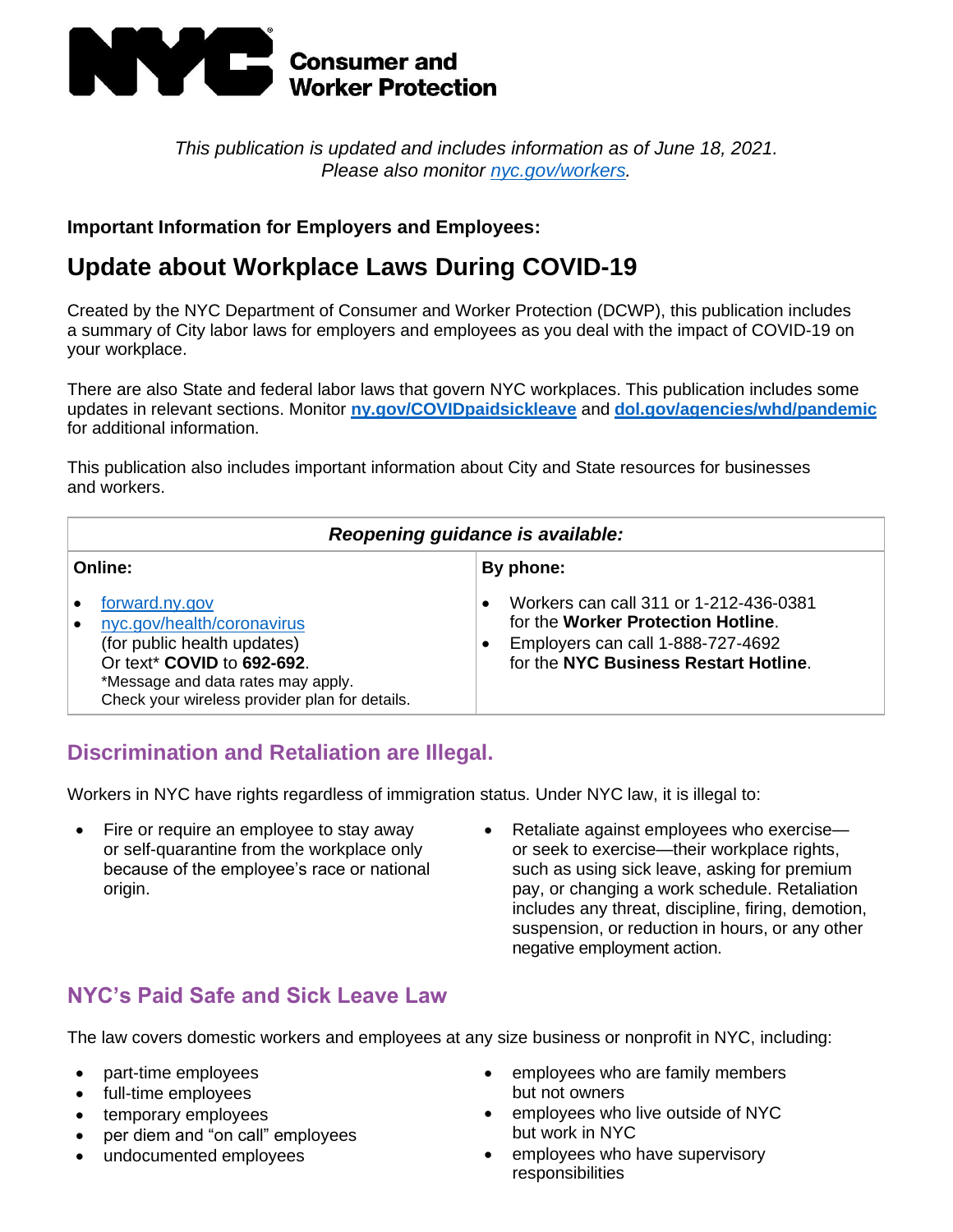Under the law:

- Employees may use sick leave as they accrue it.
- Employees of businesses with *100 or more employees* get up to 56 hours (7 days) of paid sick leave each calendar year.
- Employees of businesses\* with *fewer than 100 employees* get up to 40 hours (5 days) of paid sick leave each calendar year.

*\*Exception*: At businesses with fewer than 5 employees *and* a net income of less than \$1 million, sick leave is *unpaid*.

- *Employers of domestic workers* must provide up to 40 hours of paid sick leave each calendar year, regardless of the number of domestic employees.
- Employees can use sick leave for themselves or for a family member, which includes anyone whose close association with the employee is the equivalent of family, and can use all of their accrued hours at one time.
- Employees *do not* need to find someone to cover their shift in order to use sick leave.
- Employees can use sick leave for themselves or for a family member for diagnosis, care, or treatment of an illness, injury, or health condition or for preventive medical care (for example, staying home to observe symptoms of COVID-19). Examples of acceptable reasons to use sick leave:
	- o Employee feels ill or shows symptoms of COVID-19.
	- o Employee gets tested for the flu or COVID-19.
	- o Employee is under quarantine\* or self-isolating for preventative purposes.
	- o Employee is caring for a family member who is experiencing symptoms of COVID-19.
	- o Employee is experiencing symptoms associated with long COVID.
	- o Employee is experiencing side effects from a COVID-19 vaccine.\*

\*Leave may also be covered by State law.

- Employees can use sick leave when a public official *closes* the business due to a public health emergency. Employees can use *accrued* sick leave, up to 40 or 56 hours, to cover the period the workplace is closed.
- Employees can use sick leave when a public official *closes* their child's school or child care provider due to a public health emergency.
- Employers *cannot* require medical documentation from employees, unless they have been absent for *more than 3* consecutive days. Employers must reimburse employees for any fees they pay for required documentation.
- Employers must inform employees of their accrued, used, and total leave balances on a paystub or other document issued each pay period, or through an employee-accessible electronic system.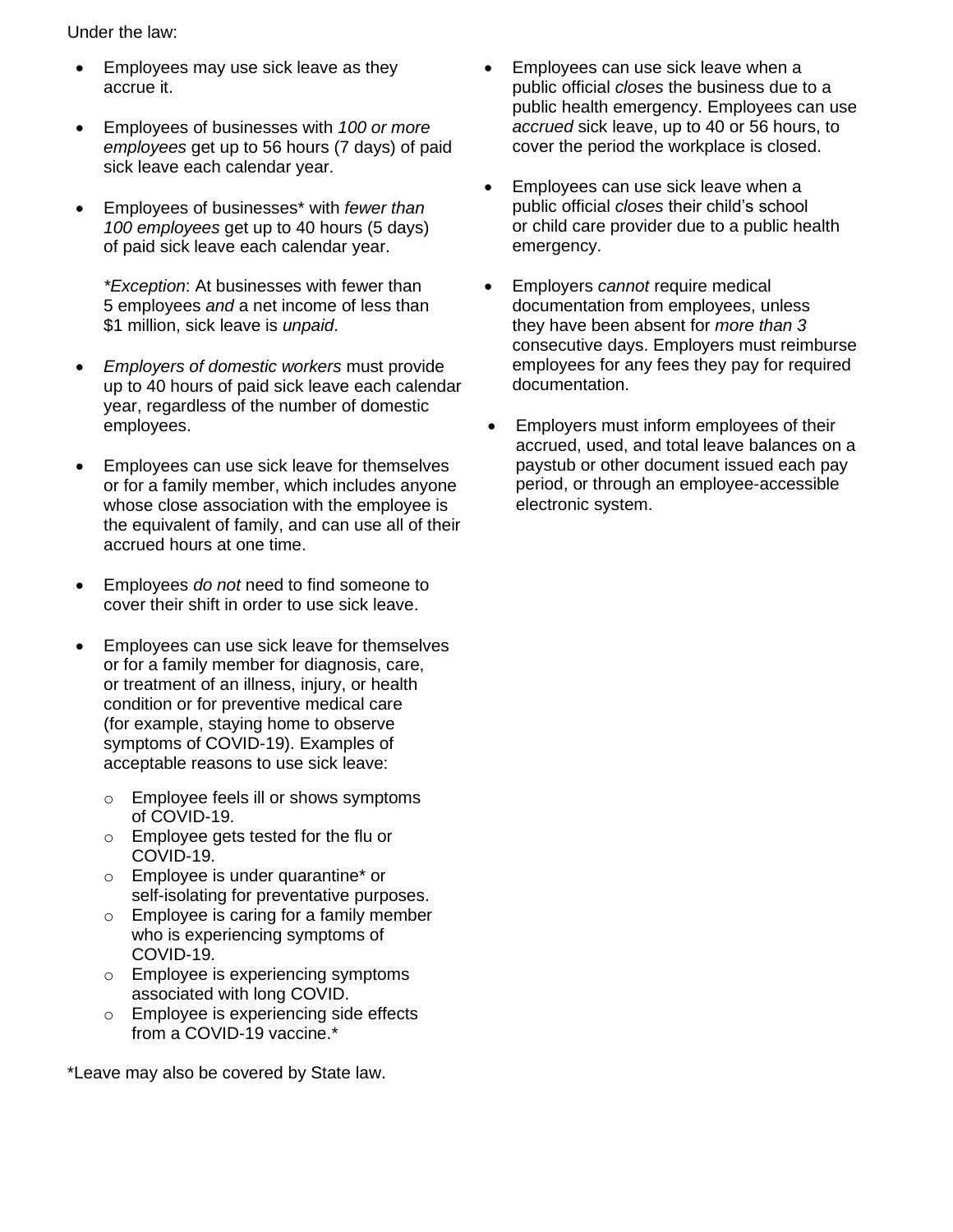DCWP encourages employers to take additional steps to protect all employees, customers, and the public:

- **Provide additional leave to employees if needed**.
	- o NYC law sets a floor for sick leave, but DCWP encourages employers to allow employees additional leave as needed for sickness, quarantine, or for other uses related to COVID-19.
	- o An employer may already offer more than 40 or 56 hours of sick leave, which is an important tool to stop the spread of COVID-19.
	- o If employers do not already offer additional sick leave, any additional leave can be paid or unpaid.
- **Use telecommuting as needed to reduce the risks of transmission**.
- **Require employees who feel ill or show symptoms of COVID-19 to stay home and make clear that there is no penalty for staying home**.
	- o Employees may need to use more than the legally mandated 40 or 56 hours of sick leave, and they should stay home until it is safe to return with the assurance that their job will still be there for them.
	- o Requiring sick employees to stay home will help to prevent the spread of COVID-19.

#### **Important Rights Regarding Vaccination**

Under New York State law, all workers get up to 4 hours of paid leave for COVID-19 vaccination. For vaccines that require two injections, workers get two periods of paid leave of up to 4 hours each, for a total of up to 8 hours of leave.

Workers may use their accrued sick leave under New York City law to recover from any vaccine side effects. Leave may also be covered by New York State's Paid Sick Leave Law.

*Leave for vaccine recovery is* **in addition to** *leave under State law for vaccination*.

#### **See the following pages for an overview of City, State, and federal sick leave laws relating to COVID-19.**

## **NYC's Temporary Schedule Change Law**

Under the law:

- Employees can ask to make temporary changes to their schedules for certain personal events twice per year, totaling no more than 2 days.
	- o *The temporary schedule change can include working remotely, arriving to work later and leaving later, using short-term unpaid leave.*
- These 2 days are in addition to an employee's sick leave.
- Time off for a temporary schedule change can be paid or unpaid.

care recipient.

Personal events include:

• Attending a legal proceeding for essential benefits.

• Providing care for a minor or

• Taking leave for acceptable sick leave uses, including quarantine.

Example of acceptable use of temporary schedule change:

• Employee is caring for a child whose school or daycare has been closed due to COVID-19.

DCWP encourages employers to:

• **Allow employees to use additional temporary schedule changes if needed**.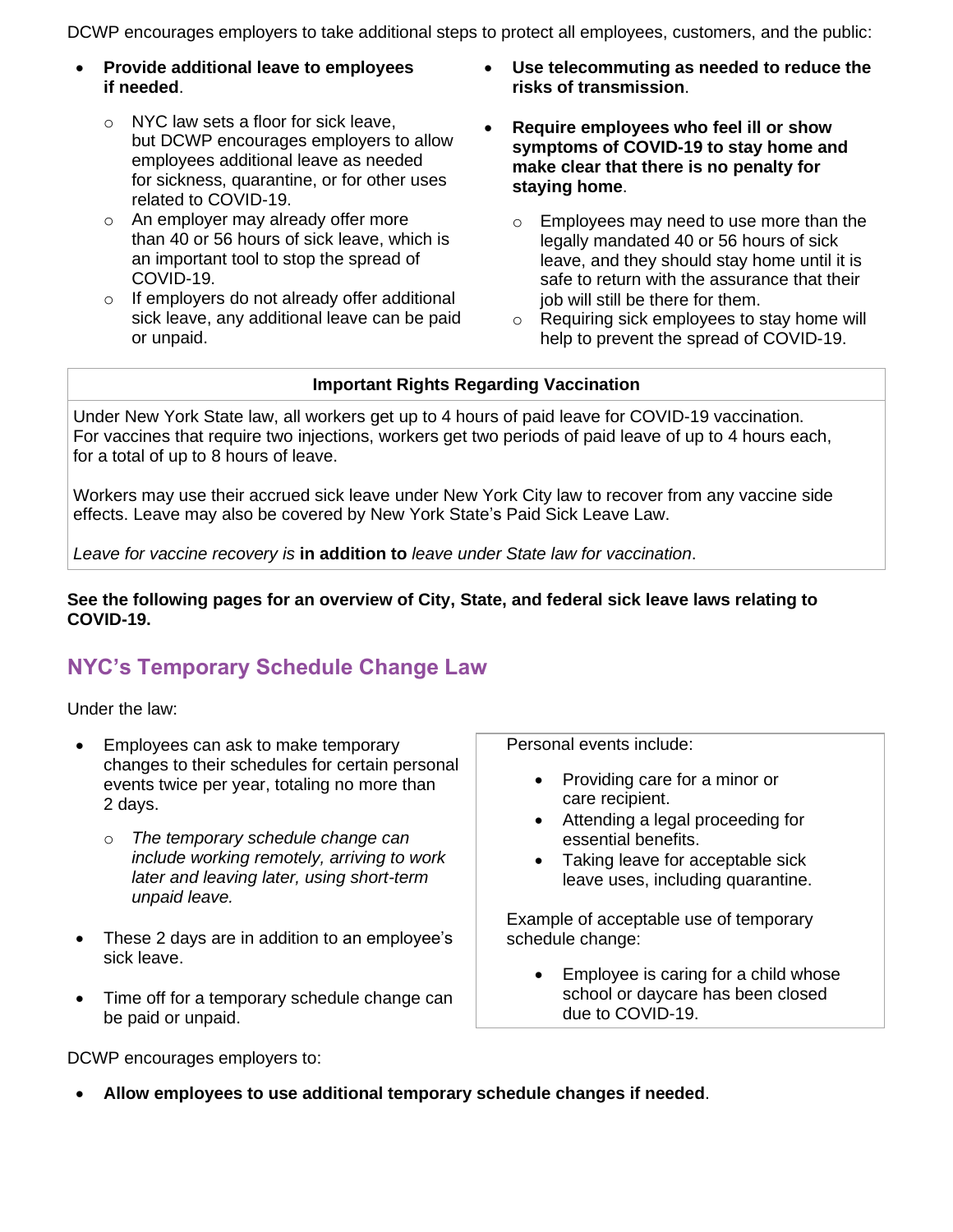### **COVID-19 and Paid Sick Leave**

### **STATE**

| Law                                                                                                                                                                                                                                                                                                                                                                                                                                                                  | <b>Number of</b><br><b>Employees</b>       | <b>Rate of Pay</b><br>for Sick Leave                                                                                                                                                          | <b>Amount of</b><br><b>Sick Leave</b>     | <b>Acceptable Reasons</b><br>to Use Sick Leave                                                                                                                                                                                                                                                                                                                                                                                                                                                                                                                                                                                                                                                                                                                                                                                            |
|----------------------------------------------------------------------------------------------------------------------------------------------------------------------------------------------------------------------------------------------------------------------------------------------------------------------------------------------------------------------------------------------------------------------------------------------------------------------|--------------------------------------------|-----------------------------------------------------------------------------------------------------------------------------------------------------------------------------------------------|-------------------------------------------|-------------------------------------------------------------------------------------------------------------------------------------------------------------------------------------------------------------------------------------------------------------------------------------------------------------------------------------------------------------------------------------------------------------------------------------------------------------------------------------------------------------------------------------------------------------------------------------------------------------------------------------------------------------------------------------------------------------------------------------------------------------------------------------------------------------------------------------------|
| <b>New York State</b><br><b>Emergency</b><br>COVID-19<br>Paid Sick Leave*<br>Effective<br>March 18, 2020<br><b>Applies to all</b><br>private and public<br>sector workers<br>ordered to<br>quarantine.                                                                                                                                                                                                                                                               | $1 - 10$                                   | If business income<br>less than \$1 million:<br>• UNPAID<br>(all days)<br>If business income<br>more than \$1 million:<br>$\bullet$ PAID<br>(at least 5 days)<br>• UNPAID<br>(remaining days) | Duration of<br>quarantine<br>or isolation | • Government-ordered quarantine<br>or isolation*<br>*Workers who qualify for benefits<br>under federal law (see FEDERAL<br>section) must use them first and<br>may only use State benefits if the<br>State law provides more benefits<br>than federal law.                                                                                                                                                                                                                                                                                                                                                                                                                                                                                                                                                                                |
| <b>EXCEPTION:</b><br>Workers who<br>voluntarily travel to<br>states designated as<br>high risk cannot<br>access State paid<br>sick leave benefits or<br>other paid benefits<br>under the law. See<br>restriction effective<br>June 25, 2020.<br><b>Visit New York State</b><br>website for more<br>information.<br>*New York State's<br>Paid Sick Leave Law<br>took effect<br>September 30, 2020.<br>State law and City<br>law are similar but<br>not identical. See | 11-99<br>$100+$                            | $\bullet$ PAID<br>(at least 5 days)<br>• UNPAID<br>(remaining days)<br>$\bullet$ PAID<br>(at least 14 days)                                                                                   |                                           | <b>Employers:</b><br>• An employee may qualify for<br>COVID-19 Paid Sick Leave for up<br>to 3 orders of quarantine or<br>isolation.<br>• Employees can use Paid Family<br>Leave or disability benefits for the<br>mandatory quarantine or isolation<br>period not covered by sick days<br>paid directly by you.<br>Note: If you will not allow employees<br>to return to work based on possible<br>exposure to COVID-19 but they are<br>not ordered to quarantine by the<br>government, you must pay them<br>their regular rate of pay until you<br>allow them to return to work OR<br>they will be considered ordered to<br>quarantine which means they are<br>covered by the COVID-19 Paid Sick<br>Leave Law.<br><b>Employees:</b><br>• Call (855) 491-2667 to get an<br>order of quarantine (COVID-19<br>Paid Sick Leave documentation |
| CITY section.<br><b>Paid Leave for</b><br>COVID-19                                                                                                                                                                                                                                                                                                                                                                                                                   | All private and<br>public sector           | $\bullet$ PAID*                                                                                                                                                                               | Up to 4 hours per<br>vaccine injection,   | for your employer).<br>• Vaccine injection(s)*                                                                                                                                                                                                                                                                                                                                                                                                                                                                                                                                                                                                                                                                                                                                                                                            |
| <b>Vaccinations</b><br>Effective<br>March 12, 2021<br>through December<br>31, 2022<br>Visit New York State<br>website for more<br>information.                                                                                                                                                                                                                                                                                                                       | workers,<br>regardless of<br>employer size | *regular hourly rate but<br>no less than the current<br>minimum waqe                                                                                                                          | for a total of up to<br>8 hours           | *Covers required number of vaccine<br>injections (one or two depending on<br>the vaccine).<br>Note: Paid Leave for COVID-19<br>Vaccinations is in addition to<br>accrued leave under State or City<br>Paid Sick Leave Laws.<br>Workers may use accrued leave<br>under City law to recover from side<br>effects of the COVID-19 vaccine.<br>Leave may also be covered by<br>State law.                                                                                                                                                                                                                                                                                                                                                                                                                                                     |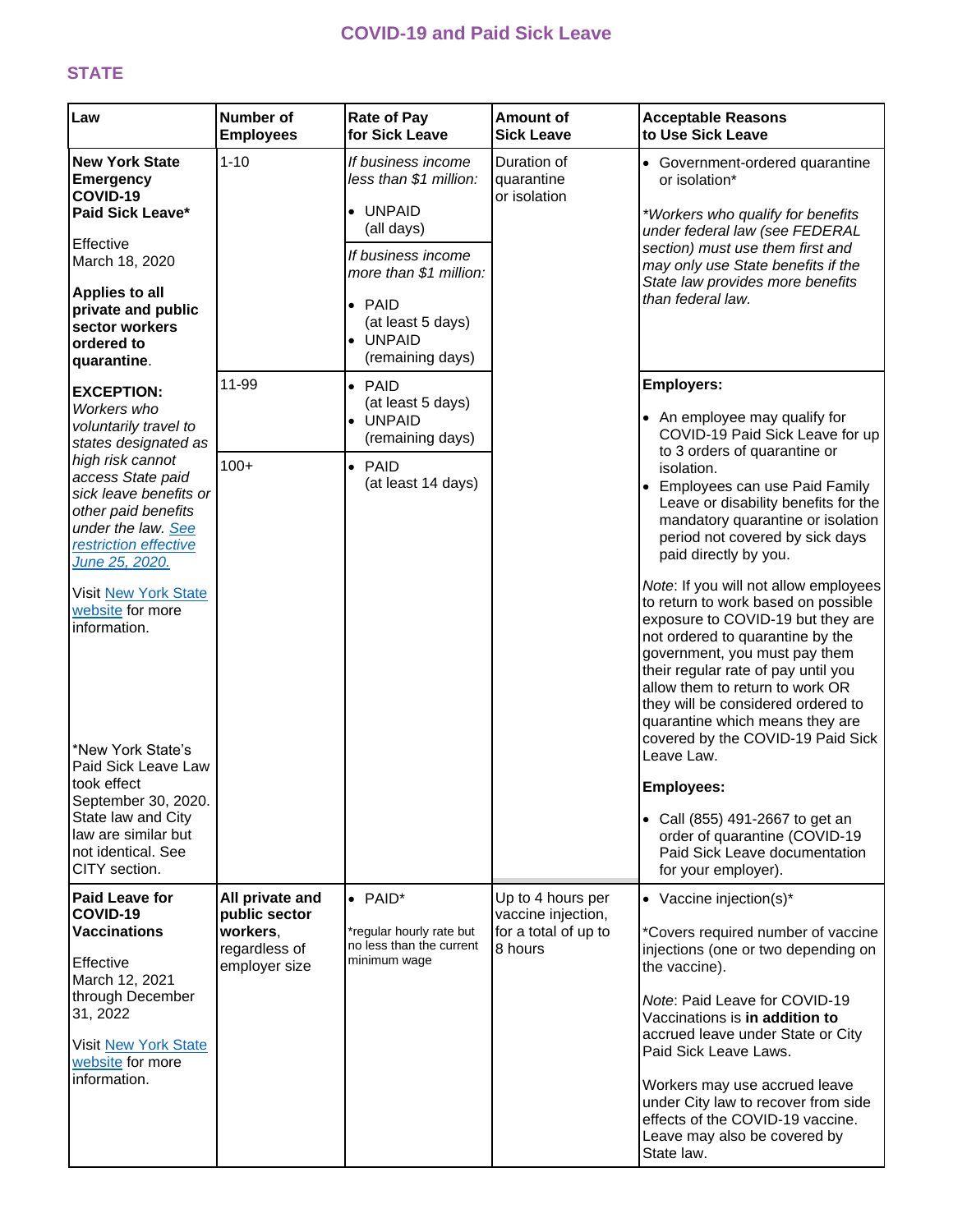| Law                                                                                                                                                                           | Number of<br><b>Employees</b>                                | <b>Rate of Pay</b><br>for Sick Leave                                                                                                    | Amount of<br><b>Sick Leave</b> | <b>Acceptable Reasons</b><br>to Use Sick Leave                                                                                                      |
|-------------------------------------------------------------------------------------------------------------------------------------------------------------------------------|--------------------------------------------------------------|-----------------------------------------------------------------------------------------------------------------------------------------|--------------------------------|-----------------------------------------------------------------------------------------------------------------------------------------------------|
| <b>New York City</b><br><b>Paid Safe and</b><br><b>Sick Leave Law*</b>                                                                                                        | $1 - 4$<br>(non-household<br>workers)                        | If business income<br>less than \$1 million:<br>$\bullet$ UNPAID                                                                        | Up to 40 hours                 | • Diagnosis, care, or treatment of<br>illness, injury, or health condition<br>or for preventive medical care for<br>employee or for a family member |
| Applies to all<br>domestic workers<br>(in households) and (non-household<br>workers at any size<br>business or<br>nonprofit in NYC<br>(including full-time,<br>part-time, and | $1 - 99$<br>workers)                                         | If business income<br>more than \$1 million:<br>$\bullet$ PAID*<br>*regular hourly rate but<br>no less than the current<br>minimum wage |                                | • When a public official closes<br>employee's workplace or child's<br>school or child care provider due<br>to a public health emergency             |
| temporary workers).<br>Visit New York City<br>website for more<br>information.                                                                                                | $1 - 99$<br>(domestic<br>workers)                            | $\bullet$ PAID*<br>*regular hourly rate but<br>no less than the current<br>minimum wage                                                 |                                | <i>Note:</i> Paid sick leave for COVID-19<br>under State and federal law is in<br>addition to accrued sick leave<br>under City law.                 |
| *Employees may<br>be eligible for 2<br>additional days as unpaid<br>leave under NYC's<br><b>Temporary Schedule</b><br>Change Law.                                             | $100+$<br>(non-household<br>workers and<br>domestic workers) | $\bullet$ PAID*<br>*regular hourly rate but<br>no less than the current<br>minimum wage                                                 | Up to 56 hours                 |                                                                                                                                                     |

### **FEDERAL**

| Law                                                                                                                                                                                                                                                                                                                                                                                                                                             | <b>Number of</b><br><b>Employees</b>                                                                                                                                                                                                                    | Amount of<br><b>Sick Leave</b>                                                 | <b>Rate of Pay</b><br>for Sick Leave                                                    | <b>Acceptable Reasons</b><br>to Use Sick Leave                                                                                                                                                                                                                                                                                                                                                                                                                                                                         |
|-------------------------------------------------------------------------------------------------------------------------------------------------------------------------------------------------------------------------------------------------------------------------------------------------------------------------------------------------------------------------------------------------------------------------------------------------|---------------------------------------------------------------------------------------------------------------------------------------------------------------------------------------------------------------------------------------------------------|--------------------------------------------------------------------------------|-----------------------------------------------------------------------------------------|------------------------------------------------------------------------------------------------------------------------------------------------------------------------------------------------------------------------------------------------------------------------------------------------------------------------------------------------------------------------------------------------------------------------------------------------------------------------------------------------------------------------|
| <b>Federal Families</b><br><b>First Coronavirus</b><br><b>Response Act</b><br>(FFCRA) COVID-19<br>Paid Sick Leave <sup>^</sup><br>Effective<br>April 2, 2020 through<br>December 31, 2020*                                                                                                                                                                                                                                                      | Up to 500*<br>*U.S. DOL<br>issued regulations $\bullet$ 2 weeks<br>exempting certain<br>health care<br>providers,<br>emergency<br>responders, and<br>small<br>businesses<br>(50 or fewer<br>employees) with<br>documented<br>financial<br>difficulties. | <b>FULL-TIME</b><br>employees:<br>(80 hours)<br><b>PART-TIME</b><br>employees: | Regular rate of pay<br>up to:<br>\$511 per day and<br>$\bullet$<br>\$5,110 total        | • Mandatory quarantine<br>or isolation<br>• Doctor-recommended<br>self-quarantine<br>Medical diagnosis due to<br>$\bullet$<br>symptoms of COVID-19                                                                                                                                                                                                                                                                                                                                                                     |
| <b>Applies to private</b><br>and public sector<br>workers based on<br>employer size.<br>*Some employers<br>may continue to offer<br>paid leave under<br>federal law. Workers<br>may be able to claim<br>federal benefits for<br>sick leave used<br>during this time<br>frame. Check with<br>your employer.<br>Visit U.S.<br><b>Department of Labor</b><br>(DOL) website for<br>more information.<br>^ Employees may be<br>eligible for expanded |                                                                                                                                                                                                                                                         | • Amount equal<br>to average hours<br>worked over<br>2-week period             | 2/3 of regular rate<br>of pay up to:<br>\$200 per day and<br>$\bullet$<br>\$2,000 total | • Care for a family member<br>under mandatory or doctor-<br>recommended quarantine<br>Care for child due to school<br>or child care facility closing,<br>including on days when a child's<br>school is closed for remote<br>learning, or because child care<br>provider unavailable due to<br>COVID-19<br>(In this situation, workers are<br>eligible for up to an additional<br>10 weeks of leave at 2/3 pay<br>rate.)<br>• Any other substantially similar<br>condition as specified by relevant<br>federal agencies |
| paid or unpaid leave<br>under Family and<br><b>Medical Leave Act</b><br>(FMLA).                                                                                                                                                                                                                                                                                                                                                                 |                                                                                                                                                                                                                                                         |                                                                                |                                                                                         |                                                                                                                                                                                                                                                                                                                                                                                                                                                                                                                        |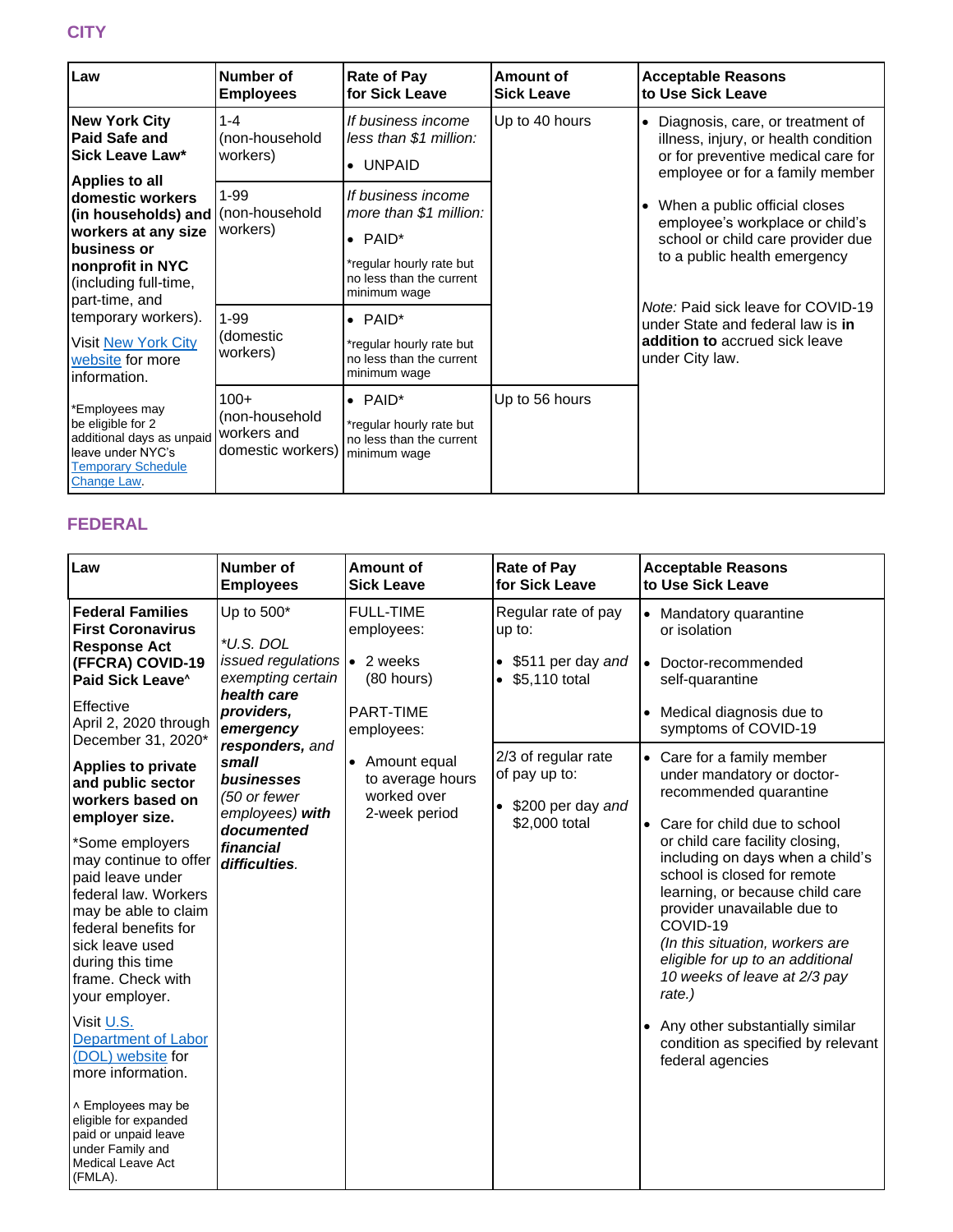### **NYC's Fair Workweek Law**

Under the law, fast food and retail employers must give workers advance notice of work schedules, including schedule changes. Fast food employers must pay a premium for certain schedule changes.

**NEW**: As of July 4, 2021, fast food employers cannot fire or lay off workers or reduce their hours by more than 15% without just cause or a legitimate economic reason.

For more information about the law and its new provisions, visit **[nyc.gov/workers](https://www1.nyc.gov/site/dca/workers/worker-rights.page)**.

#### *Information for FAST FOOD EMPLOYERS + EMPLOYEES on Schedule Changes and Premium Pay*

*By law, if the business remains open, even with limited operations such as delivery/takeout service only, employees must get premium pay for schedule changes.*

Employers must give workers premium pay for schedule changes with less than 14 days' notice in the following situations:

- You ask an employee to cover the shift of a sick coworker, and the employee accepts.
- You cancel scheduled shifts or reduce the number or hours of staff working scheduled shifts even if business is slow.
- You are open for delivery or takeout and ask an employee to work different shifts or additional hours—even when the City or State has declared a state of emergency.

Employers do *not* owe workers premium pay in the following situations:

- An employee requests to stay home from work because the employee is sick or quarantined.
- Two employees voluntarily trade shifts because one of them is sick or quarantined.

#### *Information for RETAIL EMPLOYERS + EMPLOYEES on Schedule Changes*

Employers cannot:

• Require an employee to work additional hours or to cover a shift for a sick coworker with less than 72 hours' notice unless the employee consents in writing. *The employee providing coverage earns their regular hourly rate for the additional hours.*

Employers can:

- Assign shifts as needed without needing employee consent with more than 72 hours' notice.
- Ask employees to volunteer to cover a sick coworker's shift, as long as you get written consent from the employees who agree to work.
- Cancel an employee's shift or reduce an employee's hours with less than 72 hours' notice unless the employee consents in writing.
- Cancel shifts or reduce hours as needed with less than 72 hours' notice when the City or State declare a state of emergency that *closes* the business.

• The City or State declare a state of emergency that *closes* the business.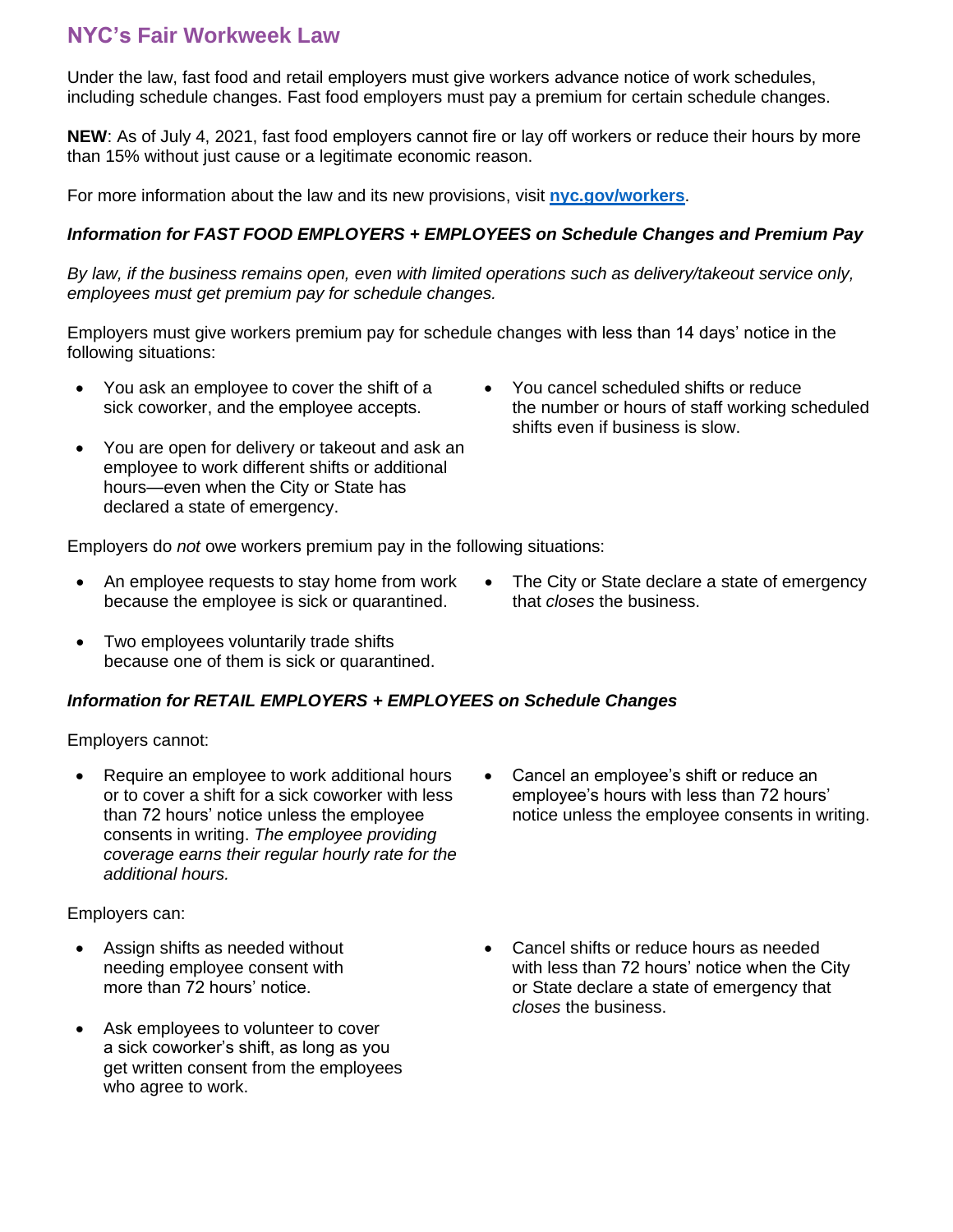## **NYC's Freelance Isn't Free Act**

Under the law:

- All contracts worth \$800 or more must be in writing. The written contract must spell out the work freelancers will perform; the pay for the work; and the date freelancers get paid. Freelancers and hiring parties must keep a copy of the written contract.
- Hiring parties must pay freelancers for all completed work. Freelancers must receive payment on or before the date that is in the contract. If the contract does not include a payment date, hiring parties must pay freelancers within 30 days after freelancers complete the work.
- It is illegal for hiring parties to penalize, threaten, blacklist, or otherwise deter freelancers from exercising their rights under the law.

## **Worker Complaints and Enforcement Amid State of Emergency and Applicable Executive Orders**

DCWP is:

- Continuing to enforce NYC workplace laws.
- Prioritizing complaints from workers who report immediate impacts on their ability to earn income, such as last-minute schedule reductions or employers' failure to provide or pay for sick leave.
- Prioritizing swift resolutions that make workers whole, taking into account the good faith, responsiveness, and legitimate business considerations of employers.

For more information:

- Call **311**. Say "Paid Safe and Sick Leave," "Fair Workweek," or "Freelance Worker."
- Email **[OLPS@dca.nyc.gov](mailto:OLPS@dca.nyc.gov)**
- Visit **[nyc.gov/workers](https://www1.nyc.gov/site/dca/workers/worker-rights.page)**

To file a workplace complaint:

- Call **311**. Say "Paid Safe and Sick Leave," "Fair Workweek," or "Freelance Worker."
- Email **[OLPS@dca.nyc.gov](mailto:OLPS@dca.nyc.gov)**
- Visit **[nyc.gov/workers](https://www1.nyc.gov/site/dca/workers/worker-rights.page)**